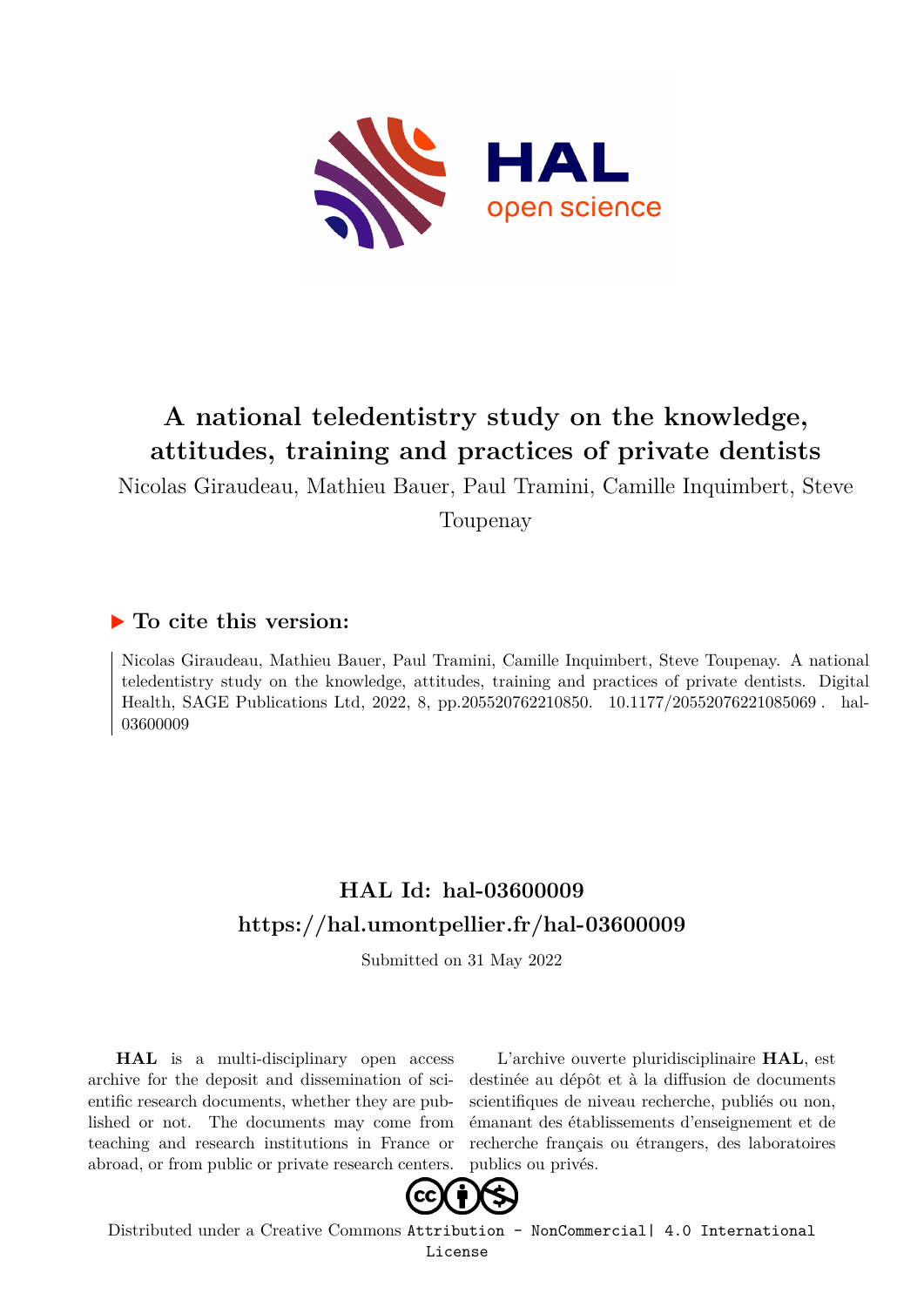#### Original Research

## A national teledentistry study on the knowledge, attitudes, training and practices of private dentists

Digital Health Volume 8: 1–7 © The Author(s) 2022 Article reuse guidelines: [sagepub.com/journals-permissions](https://us.sagepub.com/en-us/journals-permissions) DOI: 10.1177/20552076221085069 [journals.sagepub.com/home/dhj](https://journals.sagepub.com/home/dhj)



Nicolas Giraudeau<sup>1,2,3</sup> (D, Mathieu Bauer<sup>2</sup>, Paul Tramini<sup>2,4</sup>, Camille Inquimbert<sup>2,5</sup> and Steve Toupenay<sup>6,7</sup>

#### Abstract

Objectives: Nationally examine the self-perceived knowledge, attitudes and practices of TeleDentistry (TD) among dentists in private practice in France.

Methods: A descriptive questionnaire-based survey was conducted nationwide from 10 November 2020 to 13 December 2020. The national scale survey was both anonymous and voluntary and was sent by the National Board of Dentists to 42,464 private dentists that were officially registered in France. The questionnaire included 36 questions divided into various sections: (i) general profile (gender, age range, and university, where respondents completed their dental studies), (ii) general knowledge of telemedicine, and (iii) familiarity with current regulations on telemedicine and activities that qualify as telemedicine.

Results: Only 57.1% of dentists in private practice stated that they had never heard nor knew about TD ( $n=2,887$ ). Only 1.5% (n=76) stated they had attended a training module on telemedicine and/or TD during their studies at university. Only 1.3% (n=26) of dentists who practised a TD activity stated that they knew about telemedicine regulations. Only 65.7% (n=2,020) of those who had never practised and 74.8% ( $n=1,485$ ) who had practised TD acknowledged that they would like to practice TD.

Conclusions: In conclusion, this study found a significant need for TD education and training as well as on regulations. It may be necessary in the future to ensure that all stakeholders in the field of dentistry work together to improve these two topics for dental practitioners. It is also worth noting that TD and telemedicine are public health tools and that they could provide inequitable access to medical care. However, TD must be implemented to decrease inequality and ensure it does not do the opposite.

#### Keywords

Telemedicine, dental curriculum, dental education, teledentistry, eHealth

Submission date: 22 July 2021; Acceptance date: 16 February 2022

### Introduction

The use of digital technology has been expanding for more than a decade and rapidly so since the beginning of the COVID-19 pandemic. In dental practice, this was particularly seen through teledentistry (TD) which was used to compensate for the inability of and difficulties faced by patients requiring dental work. Nevertheless, the real interest and capacity of its use during this period have been questionable.<sup>1</sup> In the recent literature, dentists have expressed fears and misunderstandings about the use of TD. Most studies have been based on pilot projects or

<sup>1</sup>CEPEL, UMR 5112 CNRS, Montpellier University, Montpellier, France <sup>2</sup>University Hospital Center Montpellier, France <sup>3</sup>French Society of Digital Health, Paris, France 4 LBN, LBN, University of Montpellier, Montpellier, France 5 Institut Desbrest d'Epidémiologie et de Santé Publique, IDESP UMR UA11 INSERM Univ. Montpellier, Montpellier, France <sup>6</sup>Centre des Maladies Rares Orales et Dentaires, Hopital Rothschild, AP-HP, Faculté Odontologie Garancière Université de Paris Cité, Paris, France <sup>7</sup>Conseil National de l'Ordre des Chirurgiens-Dentistes, Paris, France Corresponding author: Nicolas Giraudeau, UFR d'Odontologie, 545, Avenue du Pr Jean Louis Viala, 34080 Montpellier, France.

Email: [nicolas.giraudeau@umontpellier.fr](mailto:nicolas.giraudeau@umontpellier.fr)

Creative Commons Non Commercial CC BY-NC: This article is distributed under the terms of the Creative Commons Attribution-NonCommercial  $\bigcirc$   $\bullet$ 4.0 License ([https://creativecommons.org/licenses/by-nc/4.0/\) which permits non-commercial use, reproduction and distribution of the work](https://creativecommons.org/licenses/by-nc/4.0/) without further permission provided the original work is attributed as specifi[ed on the SAGE and Open Access page \(https://us.sagepub.com/en-us/nam/](https://us.sagepub.com/en-us/nam/open-access-at-sage) [open-access-at-sage\).](https://us.sagepub.com/en-us/nam/open-access-at-sage)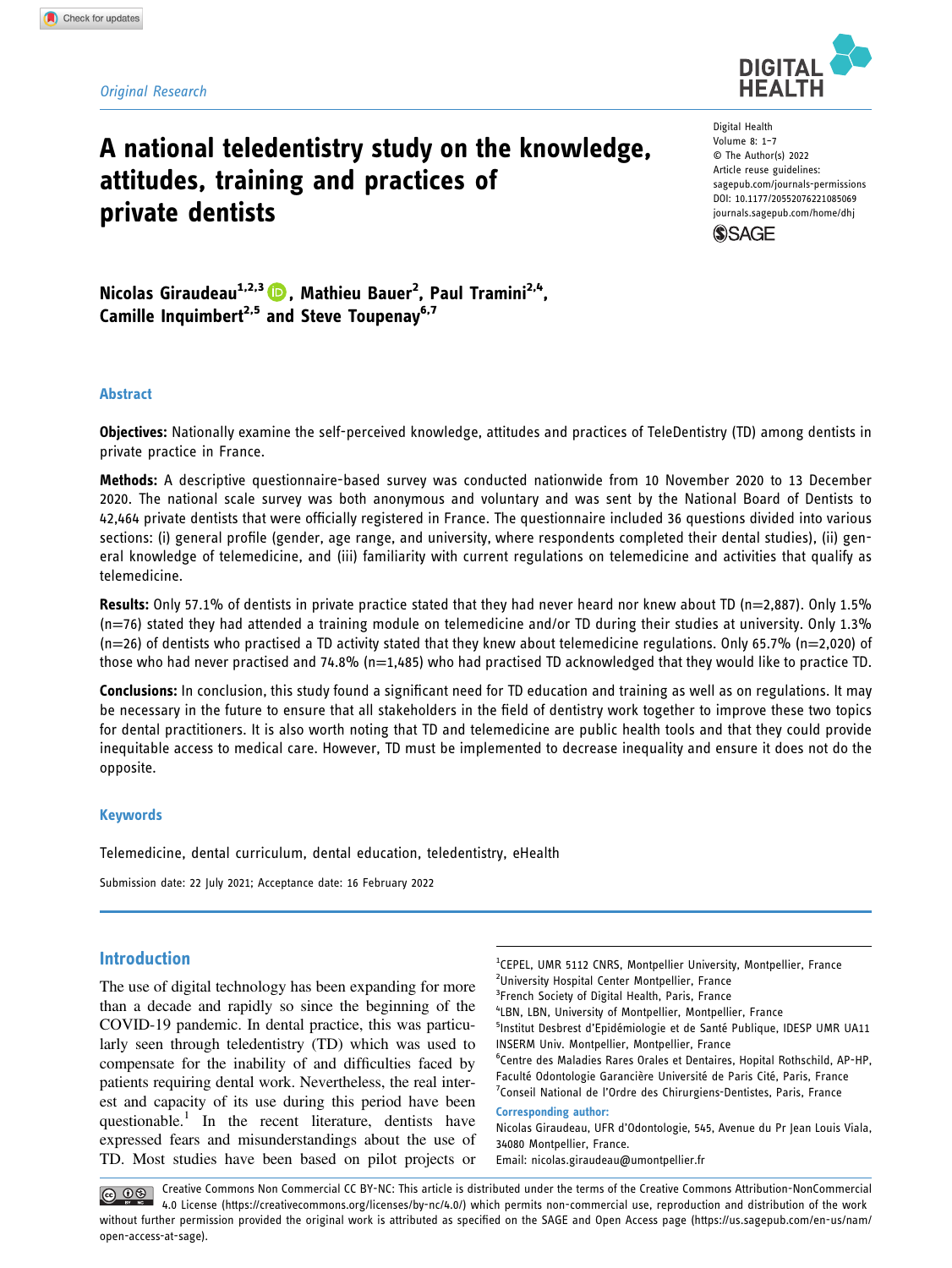small-scale experimentation at a local level. $2<sup>2-4</sup>$  To date, the literature on TD at a national scale does not exist.

In France, legislation created in 2009 and a national decree a year later allowed the use of telemedicine by medical professionals to be implemented and enforced the regulation of telemedicine use to be defined, respectively.<sup>5</sup> Five activities that were defined in the decree were teleconsultation, teleexpertise, telemonitoring, tele-assistance, and emergency regulation, and these activities were considered as remote medical activities carried out by medical doctors, dentists, and midwives.

Regarding TD in the country, it has been considered as an application of telemedicine in dentistry. In other words, TD strictly comprises the clinical activity of a dentist and does not refer to training or educational sessions for students at dental school nor dental professionals as previously considered, particularly in comparison with the definition of TD activity in other countries. Furthermore, the development of TD has been on the agenda of the French Dental Association as well as dentistry unions and representatives of the national health insurance system. Due to the current governmental reforms and the will of the dental community to implement TD at a national scale, a countrywide survey was deemed necessary to better understand the current situation. The objective of this study was to examine the self-perceived knowledge, attitudes, and practices of TD among dentists in private practice in France.

#### **Methods**

A descriptive questionnaire-based survey was conducted nationwide from 10 November 2020 to 13 December 2020. The survey was based on a similar structure used in a previous study conducted on medical students and hospital residents in France and adapted to dental specificities.<sup>6</sup> The national scale survey was both anonymous and voluntary and was sent by the National Board of Dentists to all (n  $=42,464$ ) private dentists that were officially registered in France.<sup>7</sup> The study received ethical approval from the Institutional Review Board from the University Hospital of Montpellier under application number 202000512.

#### **Questionnaire**

The questionnaire included 36 questions divided into various sections: (i) general profile (gender, age range, university where respondents completed their dental studies), (ii) general knowledge of telemedicine, and (iii) familiarity with current regulations on telemedicine and activities that qualify as telemedicine. Questions about any previous education on telemedicine, use of telemedicine during daily dental practice, and personal attitudes were also asked. There were open-ended questions available towards the completion of the survey for any additional commentary. This questionnaire was pretested on 15 private dentists before being sent.

#### Analysis

The analysis performed with the answers to the survey included descriptive rates for each question and comparisons (where relevant) with chi-square and exact test of Fischer using Stata® software (StataCorp., Texas, USA).

#### **Results**

In total, 5059 respondents participated in the survey. Three participants did not match the age range selection criteria leaving a total of 5056 responses to be included in the final analysis. The response rate of this study was 11.9%.

#### Participant profile

The majority age range of dentists in private practice in France was in the 30- to 45-year-old category (37.7%) and 45- to 60-year-old category (36.1%). Females represented 70.6% of the total number of participants and the majority of participants completed their dental studies at the University Paris V (10.2%), Lyon (8.3%), Bordeaux (7.7%), and overseas institutions (7.7%).

### Knowledge

Participants were asked if they knew the difference between eHealth and telemedicine with 73.5% choosing the correct response. Participants who understood the different types of telemedicine activities stood at 93.4%. Teleconsultations were completely understood (100%) whereas teleexpertise was understood the least at 45.1%. Other telemedicine activities with correct responses were broken down to telemonitoring (72.1%), tele-assistance (74.3%), and emergency regulation (88.6%).

In total, 57.1% of dentists in private practice stated that they had never heard nor knew about TD  $(n=2887)$ . The most cited source of information for participants to have some understanding of TD and telemedicine were articles in specialist publications (58%) and various websites (41.6%). Less than  $1\%$  $(0.7\%, n=35)$  of responding dentists stated that they had good knowledge of telemedicine regulations whereas 8.8%  $(n=445)$  stated that they knew little about telemedicine regulations. Most participants stated that they had no knowledge of telemedicine regulations at  $90.5\%$  (n = 4576).

#### **Training**

A very low number of respondents,  $1.5\%$  (n = 76) (Table 1) stated they had attended a training module on telemedicine and/or TD during their studies at university. Moreover, among those that had attended training,  $75.2\%$  (n = 57)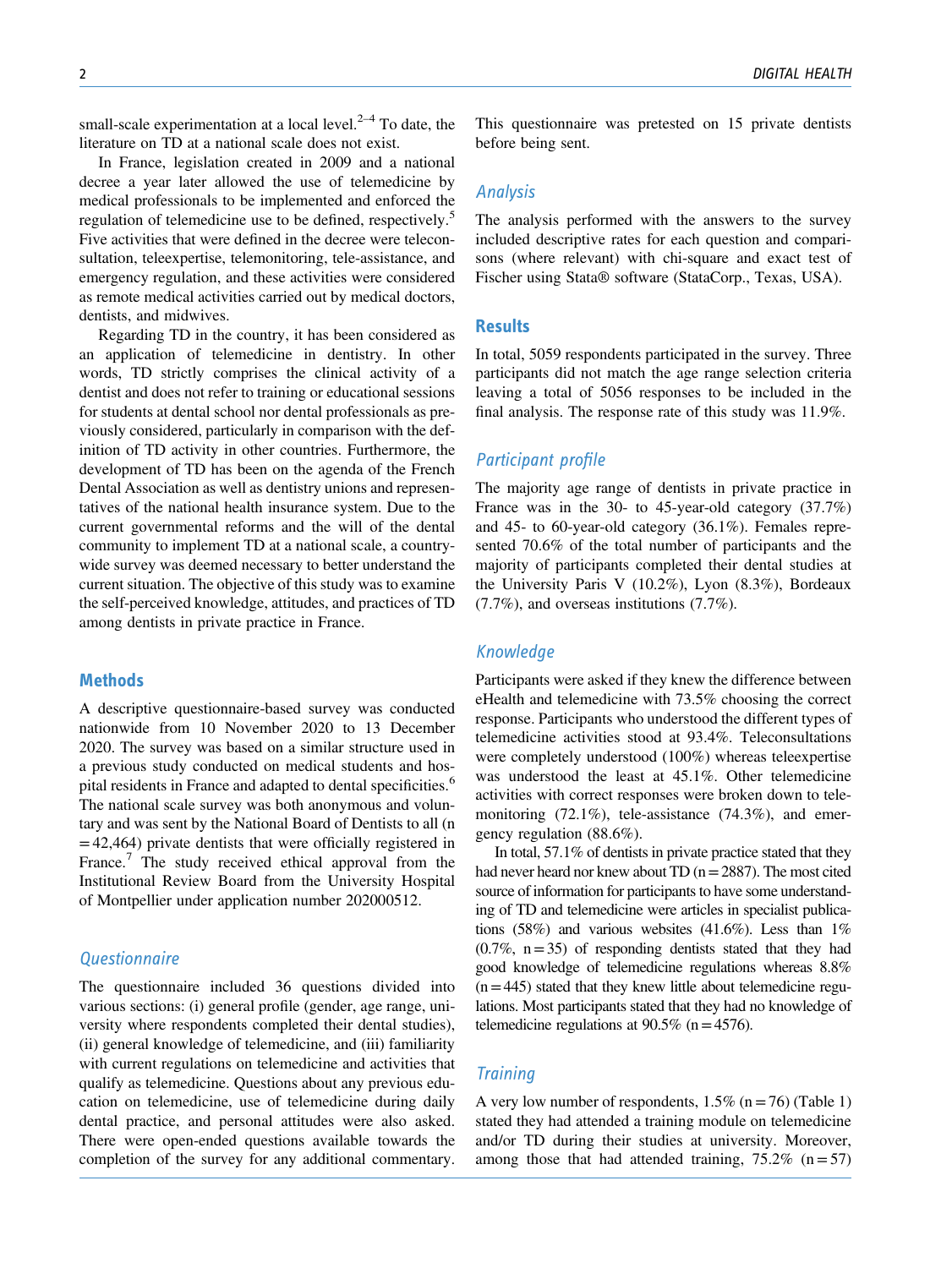felt that their training was insufficient (Table 1). Regarding interest in future training in TD,  $77.7\%$  (n = 3929) dentists answered that they were interested and the majority at  $60.5\%$  (n = 2377) expressed a preference for online training sessions.

#### **Practices**

During their dental studies, only 1.2% ( $n=60$ ) of respondents stated that they had practised TD during their studies, however, among dentists who stated they had practised TD, only  $8.3\%$  (n = 5) revealed that they knew enough about telemedicine regulations to practice it. In daily clinical activity,  $39.3\%$  (n = 1985) of respondents reported having performed at least one type of TD activity at their dental practice. Those who practised less than five TD activities accounted for 19.2% (n = 382), while 34.6% (n =686) of participants practised between 5 and 20 TD activities. Those that had practised more than 20 forms of TD activities represented 46.2% (n = 917). The two types of activities that were referred to the most were teleconsultation at 27.9% ( $n = 553$ ) and emergency calls at 23.9% (n  $=474$ ) (Table 2).

A majority of 55.3% ( $n=1096$ ) dentists who already practised TD in the past were satisfied, and satisfaction with the quantity of their experienced TD activity grew significantly ( $p = 0.001$ , Cramer coefficient = 0.6) as shown in Figure 1. However, only 1.3% ( $n = 26$ ) of dentists who practised a TD activity stated that they knew about telemedicine regulations. For dentists who never practised TD (n  $=$  3074), 72.2% (n  $=$  2219) of them were motivated to begin (Figure 1).

Table 1. Distribution of dentists in private practice who stated that they had attended a training module on telemedicine and teledentistry during their studies.

| Year                             | Percentage | <b>Number</b>  |
|----------------------------------|------------|----------------|
| First year                       | 9.2%       | 7              |
| Second and third years (DFGSO*)  | 2.6%       | $\overline{2}$ |
| Fourth and fifth years (DFASO**) | 15.8%      | 12             |
| Sixth year (DFTCC***)            | 21.1%      | 16             |
| Dental residency                 | 3.9%       | 3              |
| Continuous education             | 47.4%      | 36             |
| Total                            | 100%       | 76             |

\*Diplôme de Formation Générale en Sciences Odontologiques, \*\*Diplôme de Formation Approfondie en Sciences Odontologiques \*\*\*DFTCC Diplôme de Formation Terminale Cycle Court.

#### **Attitude**

As shown in Table 3, there was a significant variation in the attitudes to TD between dentists who did not previously practice TD and those who did  $(p < 0.0001)$ . Dentists who had never practised TD (63.2%,  $n = 1944$ ) partially or completely agreed that TD was a relevant solution to improve access to dental care, and  $69.1\%$  (n = 1371) stated the same among those who had practised TD at least once.

Three hundred and forty-nine respondents, who had never practised TD in the past, perceived TD as a threat to traditional dental activity compared to  $9.2\%$  (n = 182) who had practised a TD activity at least Moreover, over three-quarters of respondents who had never practised TD  $(n = 2311)$  and those that had already employed TD into their dental practice  $(n = 1582)$  considered TD as an opportunity to improve dental practice.

For future TD practices,  $65.7\%$  (n = 2020) of those who had never practised and  $74.8\%$  (n = 1485) who had practised TD acknowledged that they would like to practice TD. Furthermore, most dentists, who had never practised  $(n = 2193)$  and those who had practised TD in the past ( $n = 1591$ ), responded that they thought their patients would accept TD in their routine dental care.

#### **Discussion**

In this study, the knowledge, attitudes, and practices of private dentists were evaluated to better understand the TD landscape. Moreover, this study examined the current situation and needs in dentistry on telemedicine. In France, the mean age of dentists is 46.3 years old.<sup>7</sup> Respondents in this study, however, contributed from all

Table 2. Relationship between the knowledge of applicable telemedicine regulations and number of teledentistry (TD) activities performed.

|                                         |                  | Knowledge of<br>telemedicine regulations |                 |                    |  |
|-----------------------------------------|------------------|------------------------------------------|-----------------|--------------------|--|
|                                         |                  | Yes a<br>(%)                             | A little<br>(%) | <b>None</b><br>(%) |  |
| Number of<br>telemedicine<br>activities | None             | 34.2                                     | 40.0            | 63.0               |  |
|                                         | Less than five   | 15.8                                     | 10.1            | 7.2                |  |
|                                         | Between 5 and 20 | 5.3                                      | 20.2            | 13.0               |  |
|                                         | More than 20     | 44.7                                     | 29.7            | 16.8               |  |
| TD activity                             | Yes              | 1.3                                      | 13.4            | 85.3               |  |
|                                         | <b>No</b>        | 0.4                                      | 5.8             | 93.8               |  |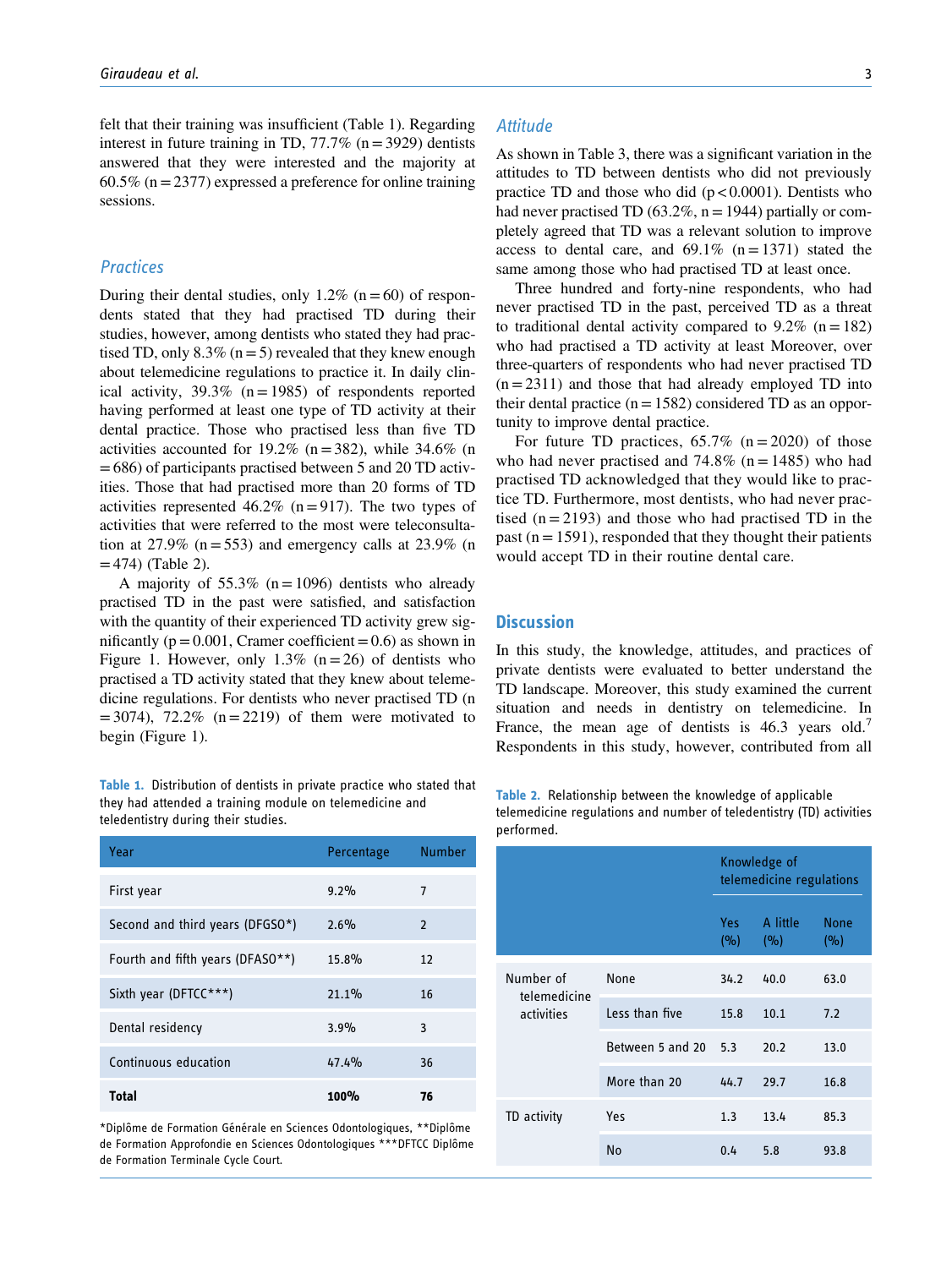

Figure 1. Number of private dentists in France satisfied versus the number of teledentistry activities performed in their dental practice.

age groups with 36.1% of them being aged between 45 and 60 years. The majority of respondents were women (70.6%) compared to the aggregate percentage in the profession (47.3%), which may show that female dentists may share a higher interest in TD.

More than half the dentists that participated in the study (57.1%) stated that they had no previous knowledge about TD, which may be surprising in relation to the temporary closing of dental offices during the COVID-19 nationwide lockdown in 2020. The terminology of 'teledentistry' used in this survey may not have been clear enough and respondents may not have understood certain questions. Furthermore, a previously held communication campaign on teledental projects and a study conducted at the Montpellier University in 2014 may not have influenced the participants' previous knowledge either.

The survey was chosen to be released after the initial COVID-19 health lockdown of the country which required the closing of all private dental practices in France. As a result of the lockdown, numerous dentists only had telephone communication to stay connected with their patients and answered emergency calls and sent prescriptions after a call whenever necessary. From our findings, the two primary telemedicine activities known to the participants were teleconsultation and emergency regulation. This may be identified as one example of the lack of uniformity and homogeneity between the understanding of TD amongst dentists and the use of it.

The questions on terminology in the study may have been a limitation because the difference between the various types of TD activities may have been difficult to understand. This could be changed in future studies to ensure education on terminology surrounding TD is incorporated. This study found that there was very limited selfdeclared knowledge on regulations 10 years after they came into effect; this finding was similar to a study previously conducted amongst medical students and residents in France.<sup>6</sup>

Of the 35 dentists who stated that they knew telemedicine regulations well, only 26 had training at the university they studied in, and only five had the opportunity to practice TD during their studies. Furthermore, only 25 of these used TD in their own dental practice. Improving the educational pathway that dentists follow related to telemedicine in general and specifically on regulation may be necessary for the future.

Regarding training, a very limited number of dentists were trained in TD (mainly during the last years of initial education and/or during continuous education). Even among the 76 dentists who received education in TD, only 15.8% ( $n = 12$ ) stated that they were generally aware of telemedicine and TD regulations with just under a third  $(n=23)$  stating that they only knew a little about them. However, forty-one dentists (53.9%) admitted that they did not know the regulations at all which matches with the 75.2% ( $n=57$ ) believing that their training module(s) were insufficient.

It is encouraging to see that 77.7% of the participants were interested in attending education and training sessions in the future on TD. This could be a starting point for the Dean of the National Board of Dental Faculties (Conference National des Doyens d'Odontologie) to consider preparing the national online training module(s)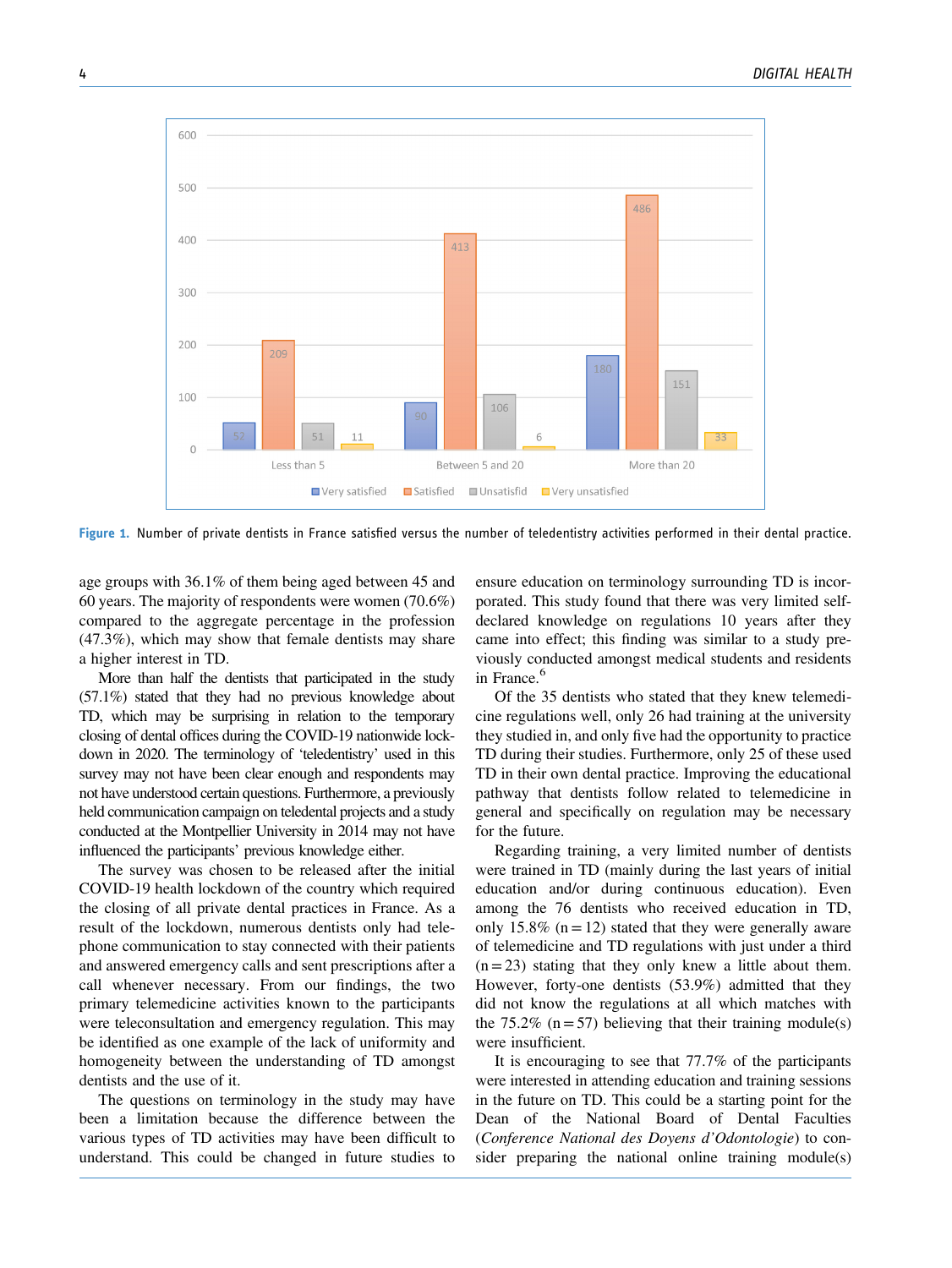|                                                          |                | No TD activity | $n = 3074$ | TD activity in practice | $n = 1985$                |            |
|----------------------------------------------------------|----------------|----------------|------------|-------------------------|---------------------------|------------|
| Attitudes practitioner                                   | Answer         | $n =$          | $\%$       | $n =$                   | $\mathsf{o}\!/\mathsf{o}$ | $p$ -value |
| TD is a relevant solution to<br>improve patient pathways | Fully agree    | 955            | 31.1       | 822                     | 41.4                      | < 0.0001   |
|                                                          | Agree          | 1475           | 48.0       | 859                     | 43.3                      |            |
|                                                          | Disagree       | 298            | 9.7        | 193                     | 9.7                       |            |
|                                                          | Fully disagree | 91             | 3.0        | 41                      | 2.1                       |            |
|                                                          | Do not know    | 255            | 8.3        | 70                      | 3.5                       |            |
|                                                          | Total          | 3074           | 100.0      | 1985                    | 100.0                     |            |
| TD is a relevant solution to                             | Fully agree    | 729            | 23.7       | 563                     | 28.4                      | $0.0001$   |
| improve access to care<br>for patients                   | Agree          | 1215           | 39.5       | 808                     | 40.7                      |            |
|                                                          | Disagree       | 663            | 21.6       | 429                     | 21.6                      |            |
|                                                          | Fully disagree | 193            | 6.3        | 98                      | 4.9                       |            |
|                                                          | Do not know    | 274            | 8.9        | 87                      | 4.4                       |            |
|                                                          | Total          | 3074           | 100.0      | 1985                    | 100.0                     |            |
| TD is a threat to dental practice                        | Fully agree    | 119            | 3.9        | 39                      | 2.0                       | < 0.0001   |
|                                                          | Agree          | 230            | 7.5        | 143                     | 7.2                       |            |
|                                                          | Disagree       | 1678           | 54.6       | 1083                    | 54.6                      |            |
|                                                          | Fully disagree | 691            | 22.5       | 581                     | 29.3                      |            |
|                                                          | Do not know    | 356            | 11.6       | 139                     | 7.0                       |            |
|                                                          | Total          | 3074           | 100.0      | 1985                    | 100.0                     |            |
| TD is an opportunity to improve                          | Fully agree    | 696            | 22.6       | 598                     | 30.1                      | $0.0001$   |
| dental practice                                          | Agree          | 1615           | 52.5       | 984                     | 49.6                      |            |
|                                                          | Disagree       | 367            | 11.9       | 236                     | 11.9                      |            |
|                                                          | Fully disagree | 123            | 4.0        | 60                      | 3.0                       |            |
|                                                          | Do not know    | 273            | 8.9        | 107                     | 5.4                       |            |
|                                                          | Total          | 3074           | 100.0      | 1985                    | 100.0                     |            |
| Desire to practice TD in the future                      | Fully agree    | 643            | 20.9       | 579                     | 29.2                      | $0.0001$   |
|                                                          | Agree          | 1377           | 44.8       | 906                     | 45.6                      |            |
|                                                          | Disagree       | 464            | $15.1\,$   | 256                     | 12.9                      |            |
|                                                          |                |                |            |                         |                           |            |

Table 3. Survey results for the attitudes of dentists in France in a private practice that carried out teledentistry (TD) and those that did not.

(continued)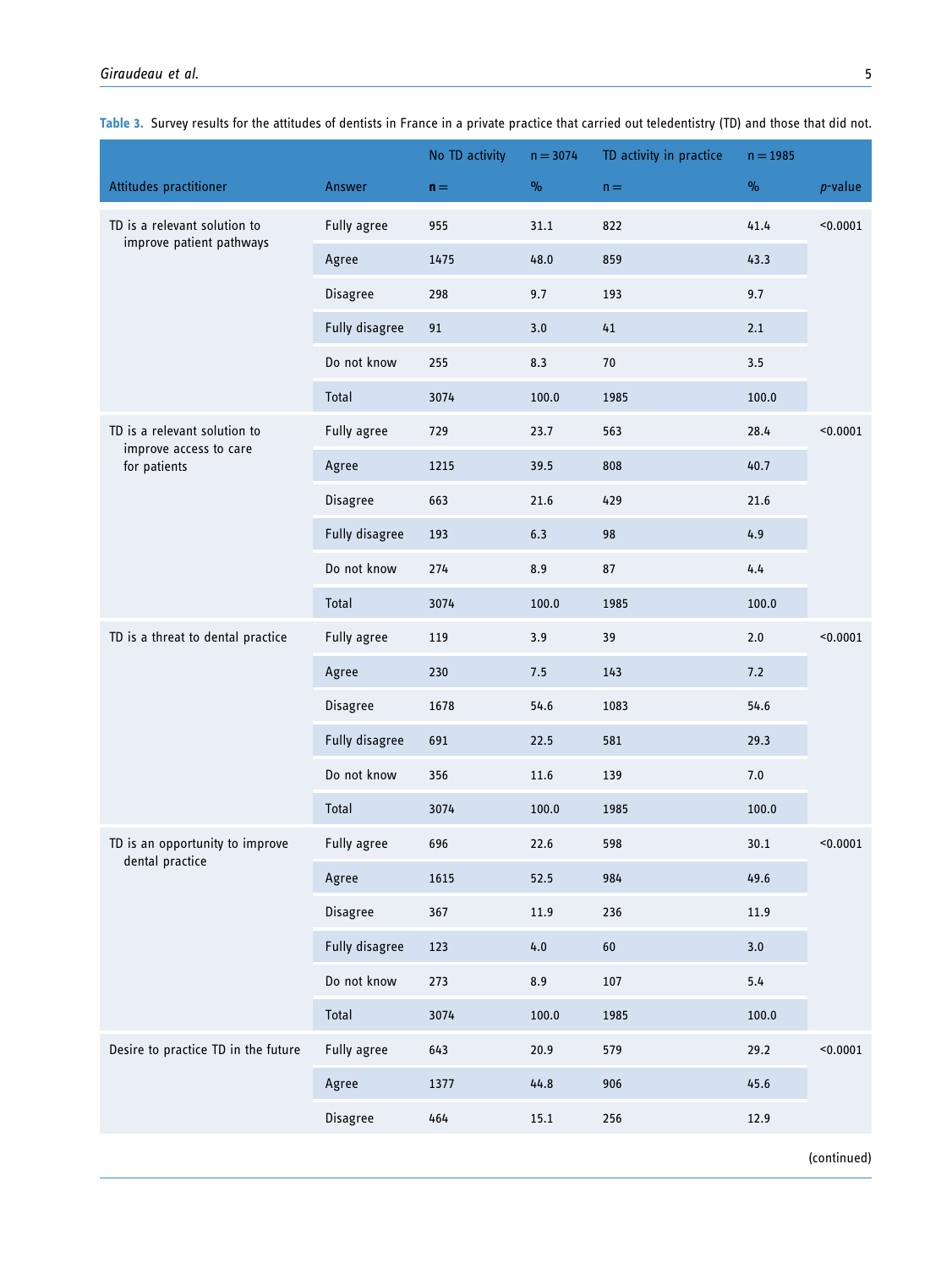|                                        |                | No TD activity | $n = 3074$ | TD activity in practice | $n = 1985$ |            |
|----------------------------------------|----------------|----------------|------------|-------------------------|------------|------------|
| Attitudes practitioner                 | Answer         | $n =$          | $\%$       | $n =$                   | $\%$       | $p$ -value |
|                                        | Fully disagree | 220            | 7.2        | 75                      | 3.8        |            |
|                                        | Do not know    | 370            | 12.0       | 169                     | 8.5        |            |
|                                        | Total          | 3074           | 100.0      | 1985                    | 100.0      |            |
| Belief that patients will<br>accept TD | Fully agree    | 686            | 22.3       | 589                     | 29.7       | < 0.0001   |
|                                        | Agree          | 1507           | 49.0       | 1002                    | 50.5       |            |
|                                        | Disagree       | 334            | 10.9       | 193                     | 9.7        |            |
|                                        | Fully disagree | 62             | 2.0        | 25                      | 1.3        |            |
|                                        | Do not know    | 485            | 15.8       | 176                     | 8.9        |            |
|                                        | <b>Total</b>   | 3074           | 100.0      | 1985                    | 100.0      |            |

#### Table 3. Continued

\*TD: teledentistry.

conceived by experienced teachers from dental schools in France. The Conseil National de l'Ordre des Chirurgiens-Dentistes and the dentistry unions could also become involved in the project. A module could also be based on the theoretical aspects of TD and any tangible evidence-based research developed by academics in the field. Furthermore, it could be linked to the practice itself for successful implementation.

In France, the practice of TD was launched by the e-DENT project<sup>8</sup> in 2014 and was used especially with elderly people in nursing homes, disabled people in care facilities,  $9$  or with prisoners.<sup>10</sup> Only one other TD program in France was identified in scientific literature, however, many smaller-scale projects were implemented all over the country.<sup>11</sup> Unfortunately, the impossibility for dentists to be provided with remuneration from the French national health insurance plan may have made it difficult to implement and develop TD on a national basis to date.<sup>[12]</sup> From this study, 39.2% (n = 1982) stated that they already practice TD which does not match the national situation, however, the misunderstanding of the terminology employed may be a reason for it. Dentists from this study did not know that TD is an officially and legally regulated medical activity and not merely an act of giving advice over the phone. This could quantify the data found in Table 2 which shows that among the 1982 dentists who stated that they have practised TD at least one time, only 1.3% claimed to completely understand telemedicine and TD regulations whereas 13.4% had minimal familiarity, and 85.3% were clearly unfamiliar with them. It could be possible that some respondents thought that they practised TD but were not doing so in its legal form.

Moreover, 1690 dentists in private practice mentioned that they had practised telemedicine without any knowledge on the regulation of it. It is thus conceivable that a lot of malpractice may have been committed during the lockdown period in 2020. In terms of satisfaction, the more participants practised TD, the more they were satisfied ( $p=$ 0.001), in contrast to only 16.9%  $(n=854)$  of dentists who do not practice TD that expressed they do not currently feel ready for it. The difference  $(p < 0.0001)$  between the group of dentists who had never practised TD and the group that did at least once showed an optimistic point in favour of the development of TD in the future. This may indicate that when dentists practised TD, they were more convinced of its interest in patients and public health.

For  $71.3\%$  (n = 2, 193) of dentists who had never practised TD and  $80.2\%$  (n = 1591) who had practised TD stated that patients would personally accept TD (Table 3). This medical professional point-of-view is similar to that of a previous study done on elderly patients where patients with disabilities were accepting of TD in their nursing homes.<sup>13</sup> Contrary to this attitude was 10.5% (n = 531) of responding dentists who believed that TD is a threat to dental practice. This proportion included those who had never practised and those who had. One response showed that the respondent had practised more than 20 TD activities and seemed satisfied with TD however stated that it could be a threat to their dental activity. This may be understandable because telemedicine and TD are a change for the traditional relationship between patient and practitioner.

This was the first nationwide study on TD for private dentists in France. It was also the largest study on TD education to date.14 The participation of the French Society of